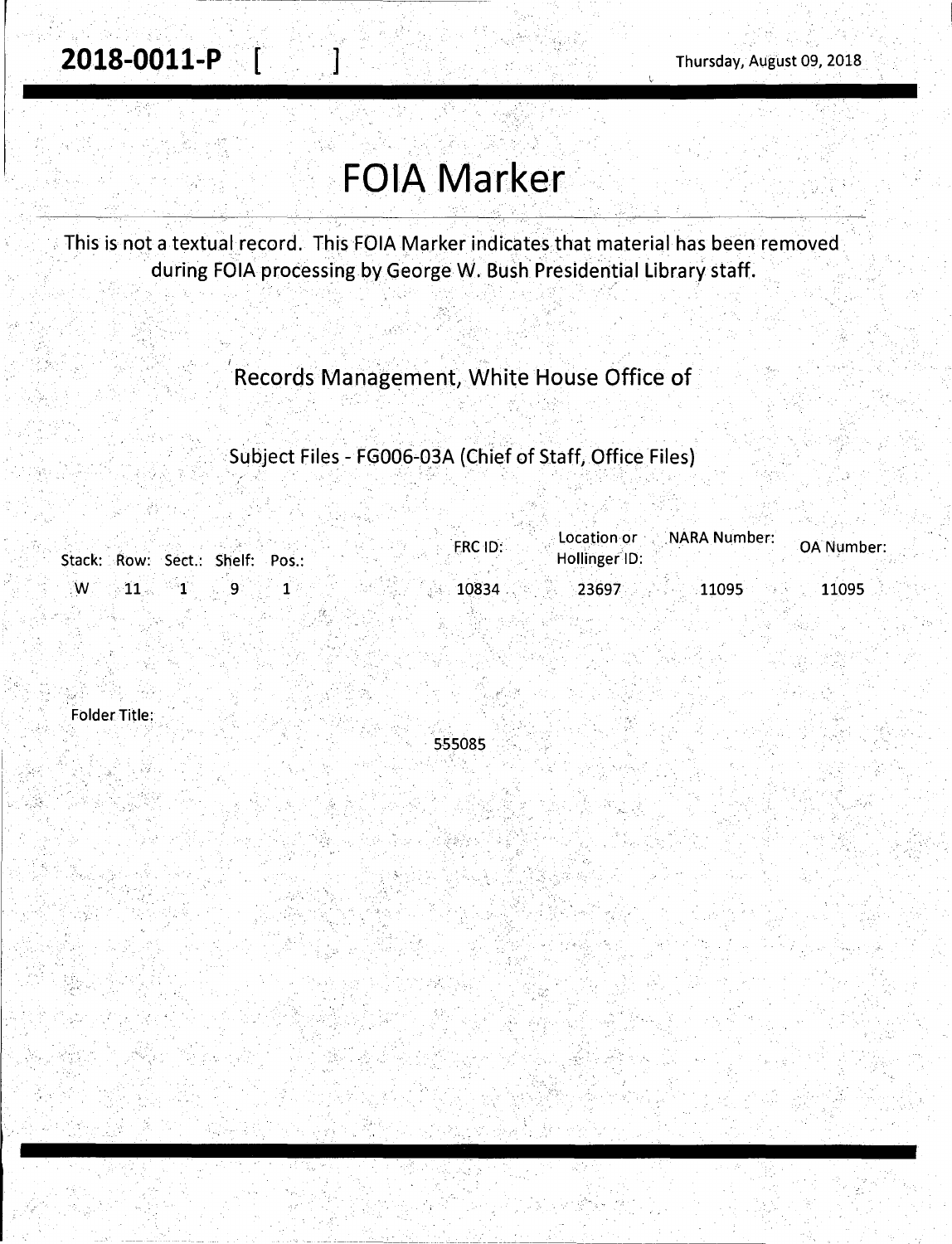## **Withdrawn/Redacted Material**  .The George W. Bush Library

| <b>DOCUMENT</b><br>NO.    | <b>FORM</b>                                    | <b>SUBJECT/TITLE</b>                                                                                                                                                                                       |                                                                                                                                             | <b>PAGES</b> | <b>DATE</b> | <b>RESTRICTION(S)</b> |
|---------------------------|------------------------------------------------|------------------------------------------------------------------------------------------------------------------------------------------------------------------------------------------------------------|---------------------------------------------------------------------------------------------------------------------------------------------|--------------|-------------|-----------------------|
| 001                       | Memorandum                                     | [Rules] - To: Andrew Card - From: John D. Graham                                                                                                                                                           |                                                                                                                                             | 2            | 04/11/2003  | P5;                   |
|                           |                                                |                                                                                                                                                                                                            |                                                                                                                                             |              |             |                       |
|                           |                                                |                                                                                                                                                                                                            |                                                                                                                                             |              |             |                       |
|                           |                                                |                                                                                                                                                                                                            |                                                                                                                                             |              |             |                       |
|                           |                                                |                                                                                                                                                                                                            |                                                                                                                                             |              |             |                       |
|                           |                                                |                                                                                                                                                                                                            |                                                                                                                                             |              |             |                       |
|                           |                                                |                                                                                                                                                                                                            |                                                                                                                                             |              |             |                       |
|                           |                                                |                                                                                                                                                                                                            |                                                                                                                                             |              |             |                       |
|                           |                                                |                                                                                                                                                                                                            |                                                                                                                                             |              |             |                       |
|                           |                                                |                                                                                                                                                                                                            |                                                                                                                                             |              |             |                       |
|                           |                                                |                                                                                                                                                                                                            |                                                                                                                                             |              |             |                       |
|                           |                                                |                                                                                                                                                                                                            |                                                                                                                                             |              |             |                       |
|                           |                                                |                                                                                                                                                                                                            |                                                                                                                                             |              |             |                       |
|                           |                                                |                                                                                                                                                                                                            |                                                                                                                                             |              |             |                       |
| <b>COLLECTION TITLE:</b>  |                                                |                                                                                                                                                                                                            |                                                                                                                                             |              |             |                       |
|                           | Records Management, White House Office of      |                                                                                                                                                                                                            |                                                                                                                                             |              |             |                       |
| <b>SERIES:</b>            |                                                | Subject Files - FG006-03A (Chief of Staff, Office Files)                                                                                                                                                   |                                                                                                                                             |              |             |                       |
| <b>FOLDER TITLE:</b>      |                                                |                                                                                                                                                                                                            |                                                                                                                                             |              |             |                       |
| 555085                    |                                                |                                                                                                                                                                                                            |                                                                                                                                             |              |             |                       |
| FRC ID:<br>10834          |                                                |                                                                                                                                                                                                            |                                                                                                                                             |              |             |                       |
|                           |                                                |                                                                                                                                                                                                            | <b>RESTRICTION CODES</b>                                                                                                                    |              |             |                       |
|                           | Presidential Records Act - [44 U.S.C. 2204(a)] |                                                                                                                                                                                                            | Freedom of Information Act - [5 U.S.C. 552(b)]                                                                                              |              |             |                       |
|                           |                                                | P1 National Security Classified Information [(a)(1) of the PRA]<br>P2 Relating to the appointment to Federal office [(a)(2) of the PRA]<br>P3 Release would violate a Federal statute [(a)(3) of the PRA]. | b(1) National security classified information [(b)(1) of the FOIA]<br>b(2) Release would disclose internal personnel rules and practices of |              |             |                       |
|                           |                                                | P4 Release would disclose trade secrets or confidential commercial or                                                                                                                                      | an agency $[(b)(2)$ of the FOIA]<br>b(3) Release would violate a Federal statute [(b)(3) of the FOIA]                                       |              |             |                       |
|                           | financial information $[(a)(4)$ of the PRA]    | P5 Release would disclose confidential advice between the President                                                                                                                                        | b(4) Release would disclose trade secrets or confidential or financial<br>information $[(b)(4)$ of the FOIA.                                |              |             |                       |
|                           |                                                | and his advisors, or between such advisors $[a](5)$ of the PRA<br>P6 Release would constitute a clearly unwarranted invasion of                                                                            | b(6) Release would constitute a clearly unwarranted invasion of<br>personal privacy $[(b)(6)$ of the FOIA $]$                               |              |             |                       |
|                           | personal privacy $[(a)(6)$ of the PRA]         |                                                                                                                                                                                                            | b(7) Release would disclose information compiled for law enforcement<br>purposes $[(b)(7)$ of the FOIA                                      |              |             |                       |
| $2201(3)$ .               |                                                | PRM. Personal record misfile defined in accordance with 44 U.S.C.                                                                                                                                          | b(8) Release would disclose information concerning the regulation of<br>financial institutions $[(b)(8)$ of the FOIA]                       |              |             |                       |
| Deed of Gift Restrictions |                                                |                                                                                                                                                                                                            | b(9) Release would disclose geological or geophysical information                                                                           |              |             |                       |
|                           |                                                |                                                                                                                                                                                                            | concerning wells $[(b)(9)$ of the FOIA]                                                                                                     |              |             |                       |

A. Closed by Executive Order 13526 governing access to national security information.

, B. Closed by statute or by the agency which originated the document. C. Closed in accordance with restrictions contained in donor's deed of gift.

Records Not Subject to FOIA

Court Sealed - The document is withheld under a courtseal and is not subject to the Freedom of Information Act.

 $\frac{1}{2}$ 

\ *This <focumeni was prepared on Monday, August 13, 20'18*